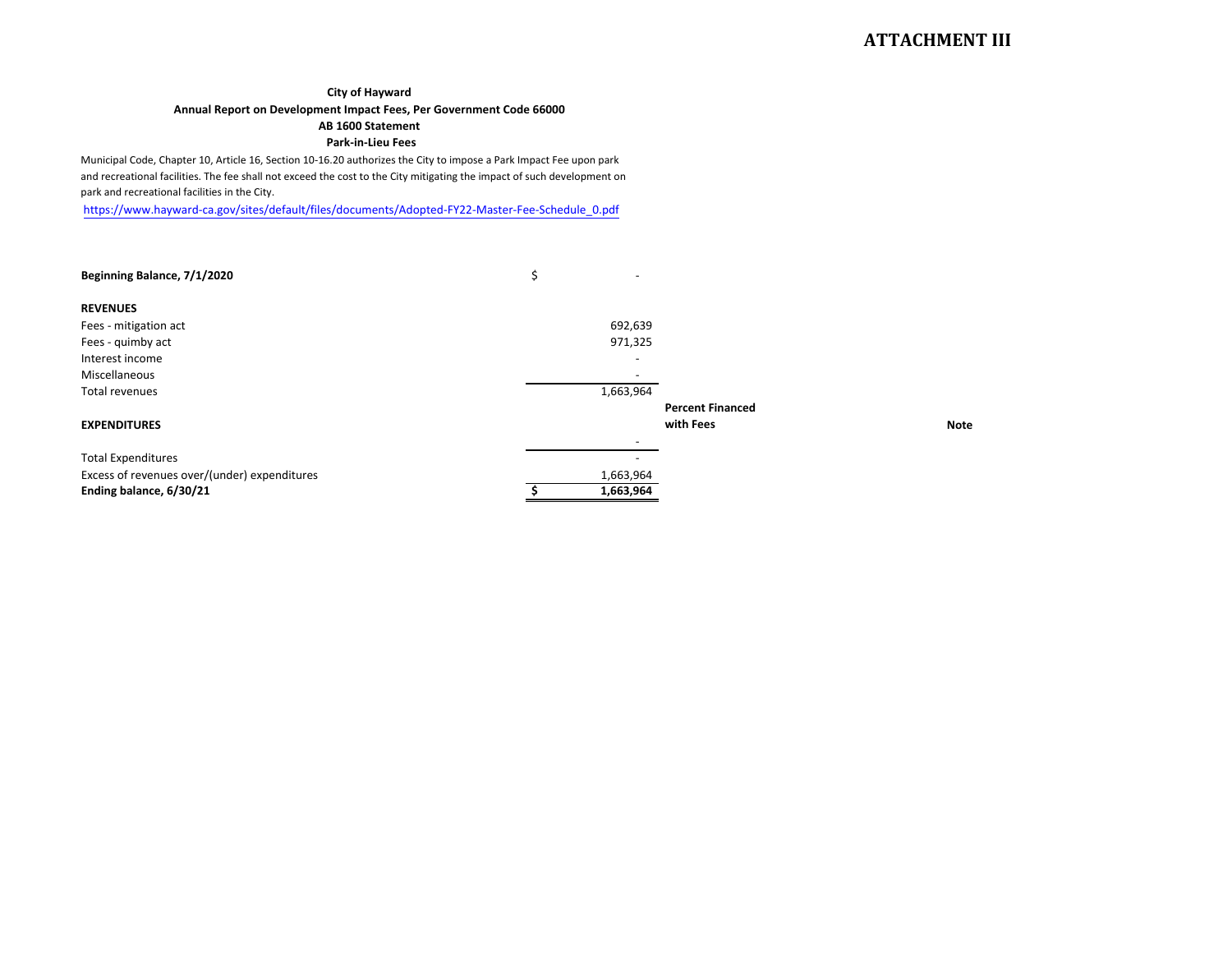## **ATTACHMENT III**

### **City of Hayward**

**Annual Report on Development Impact Fees, Per Government Code 66000**

#### **AB 1600 Statement**

## **Sewer System Connection Charges and Fees**

Municipal Code, Chapter 11, Article 3, Section 11-3.255 authorizes the City to assess connection fees to any customer (new or existing) who installs new or additional fixtures, processes, or equipment, or otherwise causes an increase in wastewater discharge into the City sewer. Residential users shall be assessed for each unit. Commercial, Industrial, Institutional and Other Users will be calculated in accordance with the number of gallons of daily capacity required to serve the customers and the pounds per year of carbonaceous biochemical oxygen demand and suspended solids. [https://www.hayward-ca.gov/sites/default/files/documents/Adopted-FY22-Master-Fee-Schedule\\_0.pdf](https://www.hayward-ca.gov/sites/default/files/documents/Adopted-FY22-Master-Fee-Schedule_0.pdf)

| Beginning Balance, 7/1/2020                                 | \$      | 19,983,311 |                                      |
|-------------------------------------------------------------|---------|------------|--------------------------------------|
| <b>REVENUES</b>                                             |         |            |                                      |
| Fees                                                        |         | 3,464,083  |                                      |
| Bond proceeds                                               |         | 5,538,217  |                                      |
| Interest income                                             |         | 131,858    |                                      |
| Miscellaneous                                               |         | 7,049,442  |                                      |
| <b>Total revenues</b>                                       |         | 16,183,600 |                                      |
| <b>EXPENDITURES</b>                                         |         |            | <b>Percent Financed</b><br>with Fees |
|                                                             |         |            |                                      |
| Recycled Water Treatment and Distribution Facilites (07507) |         | 1,235,288  | 23%                                  |
| WPCF Headworks Bar Screens (07567)                          |         | 385,635    | 100%                                 |
| Recycled Water Facility Treatment (07710)                   |         | 240,685    | 100%                                 |
| Emergency equipment procurement (07114)                     |         | 194,581    | 0%                                   |
| Laboratory equipment replacement (07743)                    | 136,520 |            | 100%                                 |
| Co-Generation System Maintenance Contract (07679)           | 135,651 |            | 100%                                 |
| WPCF Sludge Pipeline (07706)                                |         | 69,409     | 100%                                 |
| Sewer Main Install 880/WILLIMET (07717)                     |         | 41,001     | 100%                                 |
| GIS conversion/migration (07514)                            |         | 10,150     | 100%                                 |
| Linden lift station upgrades (07744)                        |         | 4,907      | 100%                                 |
| Energy Management at WPCF (07542)                           |         | 1,040      | 100%                                 |
| Transfer out                                                |         | 2,158,000  |                                      |
| <b>Total Expenditures</b>                                   |         | 4,612,867  |                                      |
| Excess of revenues over/(under) expenditures                |         | 11,570,733 |                                      |
| Ending balance, 6/30/21                                     | \$      | 31,554,044 |                                      |

Note:

Transfer out in the amount of \$2,158,000 was for debt service payments to fund Solar project and WPCF Improvement project Phase <sup>I</sup>